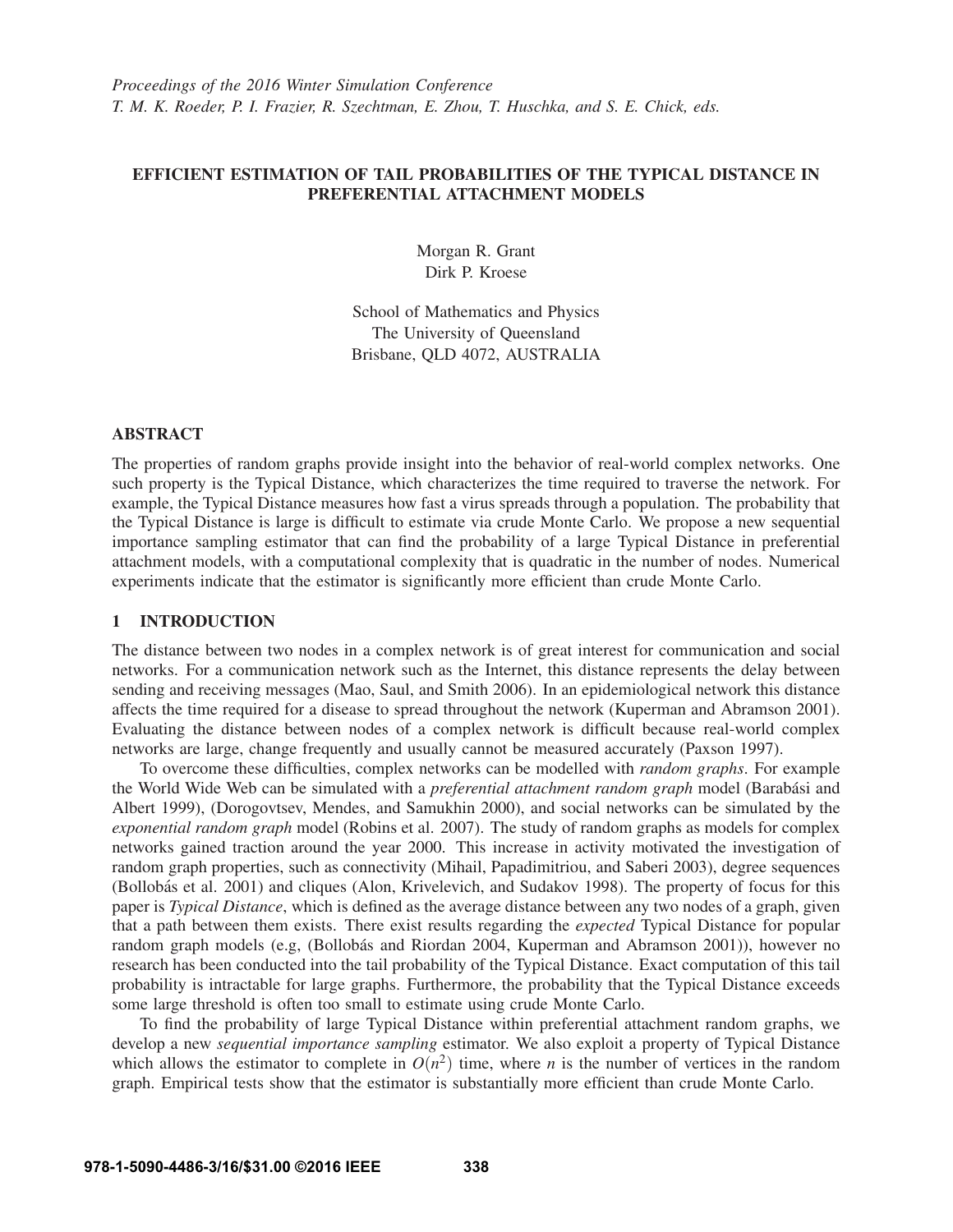The layout of the paper is as follows. Section 2 contains the formal graph theory definitions used throughout the paper. The section also states and proves a lemma that is essential for reducing the time complexity of the estimator constructed in Section 3. The focus of the paper is on the sequential importance sampling estimator developed in Section 3. This section provides the full algorithm for implementing the estimator. Numerical results are displayed and discussed in Section 4, before Section 5 concludes the paper.

#### 2 GRAPH PRELIMINARIES

Let *G* be a *graph* with *vertex* set  $\mathcal{V}_{\mathcal{G}} = \{1, 2, ..., n\}$  and *edge* multiset  $\mathcal{E}_{\mathcal{G}} = \{\{v_1, u_1\}, \{v_2, u_2\}, ...\}$ , where the  $v_i, u_i \in \mathcal{V}_{\mathscr{G}}$  may be equal. The *degree* of a vertex *v* is the number of edges incident with *v* and is written as deg<sub> $\mathscr{C}(v)$ </sub>.

The *distance* between two vertices *v* and *u* in graph  $\mathcal{G}$ , denoted  $d_{\mathcal{G}}(v, u)$ , is the length of the shortest path from *v* to *u*. If there is no path from *u* to *v*, then by convention  $d_g(v, u) = \infty$ . The set  $\mathcal{C}_g(v) = \{u \mid d_g(v, u) < \infty\}$ is called the *component* of vertex *v*. Vertices *u* and *v* are said to be *connected* if  $\mathcal{C}_{\mathscr{G}}(v) = \mathcal{C}_{\mathscr{G}}(u)$ . As only undirected graphs will be considered in this paper,  $u \in \mathcal{C}_{\mathcal{G}}(v)$  implies that  $\mathcal{C}_{\mathcal{G}}(v) = \mathcal{C}_{\mathcal{G}}(u)$ .

The *Typical Distance from v* is defined as

$$
D_{\mathscr{G}}(v) = \mathbb{E}[d_{\mathscr{G}}(v, U) | \mathscr{C}_{\mathscr{G}}(v) = \mathscr{C}_{\mathscr{G}}(U)], \qquad (1)
$$

where *U* is a vertex chosen uniformly from  $\mathcal V$ . We define the *Typical Distance* of  $\mathcal G$  as

$$
D(\mathcal{G}) = \mathbb{E}[d_{\mathcal{G}}(V, U) | \mathcal{C}_{\mathcal{G}}(V) = \mathcal{C}_{\mathcal{G}}(U)],
$$
\n(2)

where *V* and *U* are vertices chosen independently and uniformly from  $\mathcal V$ . Hence the Typical Distance of a graph is the expected distance between a pair of connected vertices.

The following lemma will be useful in Section 3.

**Lemma 1** Consider graphs  $\mathscr G$  and  $\mathscr H$ , where  $\mathscr H$  is formed by adding an edge  $\{z, w\}$  between two disconnected components  $\mathcal{C}_{\mathcal{G}}(z)$  and  $\mathcal{C}_{\mathcal{G}}(w)$ . Then if  $\mathcal{C}_{\mathcal{G}}(z)$  and  $\mathcal{C}_{\mathcal{G}}(w)$  have *m* and *n* vertices respectively,

$$
D_{\mathcal{H}}(v) = \frac{mD_{\mathcal{G}}(v) + n(D_{\mathcal{G}}(w) + d_{\mathcal{G}}(v, z) + 1)}{(m+n)}, \quad v \in \mathcal{C}_{\mathcal{G}}(z).
$$
 (3)

*Proof.* Let *U* be a uniformly chosen vertex from  $H$ . Then,

$$
D_{\mathcal{H}}(v) = \mathbb{E}[d_{\mathcal{H}}(v,U) | \mathcal{C}_{\mathcal{H}}(v) = \mathcal{C}_{\mathcal{H}}(U)]
$$
  
\n
$$
= \frac{1}{m+n} \sum_{u \in \mathcal{V}_{\mathcal{H}}} d_{\mathcal{H}}(v,u)
$$
  
\n
$$
= \frac{1}{m+n} \left( \sum_{u \in \mathcal{C}_{\mathcal{G}}(z)} d_{\mathcal{G}}(u,v) + \sum_{u \in \mathcal{C}_{\mathcal{G}}(w)} \{d_{\mathcal{G}}(v,z) + 1 + d_{\mathcal{G}}(w,u)\} \right)
$$
  
\n
$$
= \frac{1}{m+n} \left( mD_{\mathcal{G}}(v) + n(d_{\mathcal{G}}(u,z) + 1) + \sum_{u \in \mathcal{C}_{\mathcal{G}}(w)} d_{\mathcal{G}}(w,u) \right)
$$
  
\n
$$
= \frac{mD_{\mathcal{G}}(v) + n(d_{\mathcal{G}}(u,z) + D_{\mathcal{G}}(w) + 1)}{m+n}.
$$

 $\Box$ 

#### 2.1 Graph Processes

The random graph models of interest in this paper are constructed via *graph processes*. A graph process is a discrete-time process  $(G_t, t = 0, 1, ...)$  where each  $G_t$  is a random multigraph. An example of a graph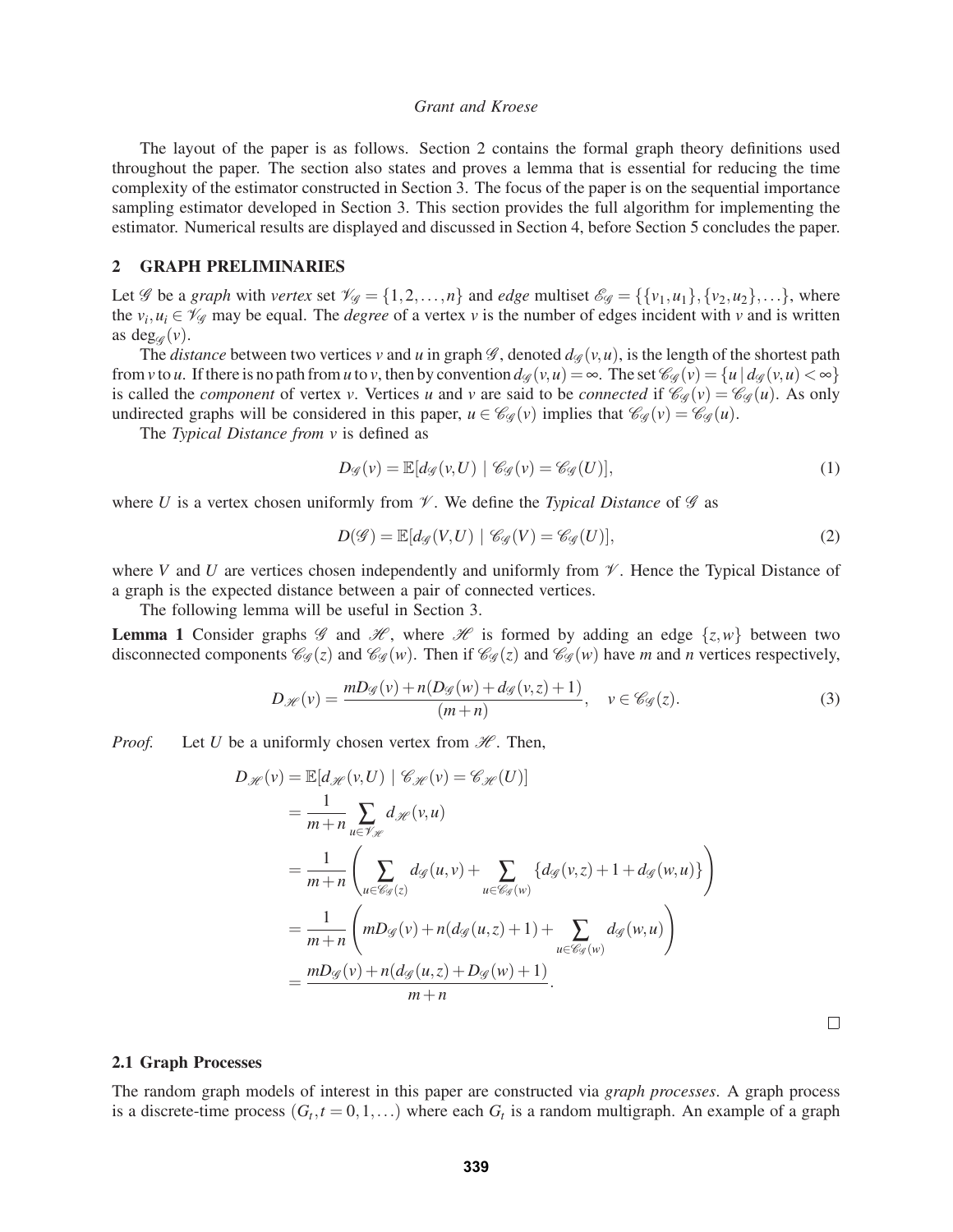model which is constructed via graph processes is the *preferential attachment* (PA) model (Dorogovtsev, Mendes, and Samukhin 2000, van der Hofstad 2014).

The preferential attachment model will be the focus of this paper. In its simplest form, the model depends on two parameters: the number of vertices, *n*, and an *attachment weighting* parameter  $\alpha \ge -1$ . We write  $PA_n(\alpha)$  for the corresponding model. The special case  $PA_n(0)$  is the *Barabási–Albert* random graph model (Barabási and Albert 1999). Figure 1 shows typical realizations of  $PA_{50}$  for different values of  $\alpha$ .



Figure 1: Examples of Preferential Attachment random graphs. The left, center and right graphs are  $PA_{50}(-0.75)$ ,  $PA_{50}(0)$  and  $PA_{50}(3)$ , respectively.

The model is constructed via a graph process  $(G_t, t = 0, 1, \ldots)$  using the following procedure. The process starts with  $G_0$  empty. To advance the process from any  $G_t$ , a vertex labelled  $t + 1$  is added, followed by an edge  $\{t+1, V_{t+1}\}$ , where  $V_{t+1}$  is a vertex chosen randomly from the current vertex set  $\{1, \ldots, t+1\}$ according to the probability

$$
\mathbb{P}(V_{t+1} = v \mid G_t = \mathcal{G}_t) = \frac{\deg_{\mathcal{G}_t}(v) + \alpha + \delta_{v,(t+1)}}{t(2+\alpha)+1+\alpha} \quad v = 1, ..., t+1,
$$
\n(4)

where  $\delta_{i,j}$  is the Kronecker delta. This new graph with additional edge and vertex is  $G_{t+1}$ . Once  $t = n$ , we deliver  $G_n$  as a  $PA_n(\alpha)$  random graph.

From the definition above, knowledge of  $V_{t+1}$  and  $G_t$  implies complete knowledge of  $G_{t+1}$ . Likewise, if  $G_{t+1}$  is known,  $V_{t+1}$  can be identified as the vertex that is adjacent to vertex  $t+1$ . Clearly this implies that there exists a one-to-one correspondence between  $G_t$  and  $V_t = (V_1, \ldots, V_t)$ .

To efficiently simulate a preferential attachment graph, we can use Algorithm 1. The algorithm is generalized from the one presented in (Newman 2003) to allow for  $\alpha \neq 0$ . To do this, we note that the density can be rewritten as

$$
\mathbb{P}(V_{t+1} = v \mid G_t = \mathcal{G}_t) = \begin{cases} \frac{1+\alpha}{t(2+\alpha)+1+\alpha} + \frac{\deg_{\mathcal{G}_t}(v)-1}{t(2+\alpha)+1+\alpha} & \text{if } v < t+1\\ \frac{1+\alpha}{t(2+\alpha)+1+\alpha} & \text{if } v = t+1, \end{cases}
$$
(5)

thus the generation of  $V_{t+1}$  can be separated into two cases. The first has  $V_{t+1}$  proportional to deg<sub>*Gt*</sub>  $(v) - 1$ and the second has  $V_{t+1}$  chosen uniformly from vertices  $v \le t+1$ . Which case to use is decided by Bernoulli trial with weight  $\theta = t/(t(2+\alpha) + 1+\alpha)$  and success indicating the first case. By storing  $V_s$  for all  $s \le t$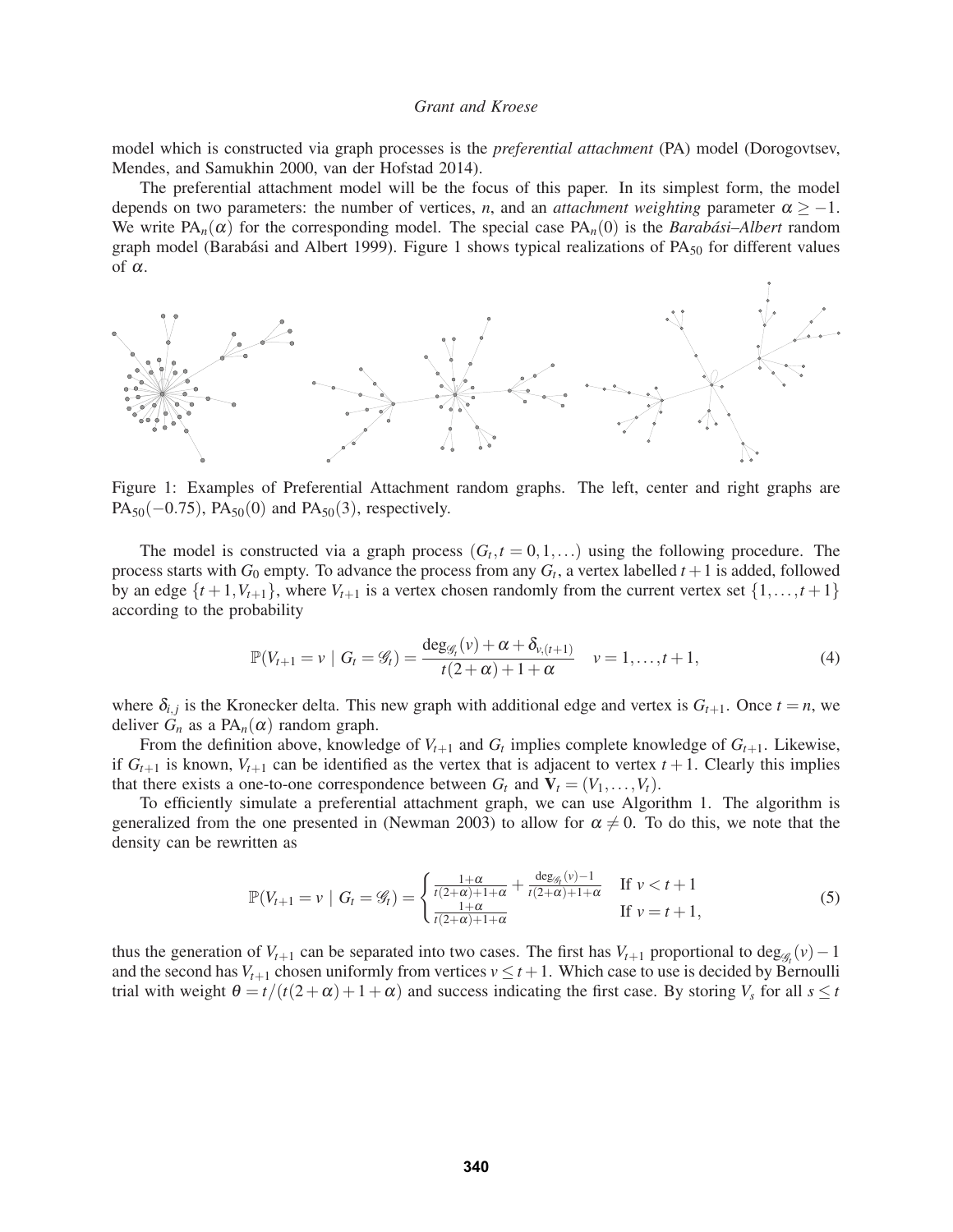in an array which is updated after each edge is added, randomly selecting one of the entries of the array uniformly can be used to efficiently select a vertex proportional to  $deg_{\mathscr{G}_t}(v) - 1$ .

```
Algorithm 1: PA_n(\alpha)
```

```
Input: Number of vertices n, attachment weight \alphaOutput: PA_n(\alpha) graph G_nInitialize G_0 as a graph with n vertices and no edges
Construct G_1 by adding edge \{1,1\} to G_0A \leftarrow [1]t \leftarrow 1for t < n do
   U \leftarrow Uniform real number between 0 and 1
    \theta \leftarrow t/(t(2+\alpha) + 1+\alpha)if U < \theta then
        X ← Uniform integer from \{0, 1, \ldots, \text{size}(A) - 1\}V \leftarrow A[X]else
   V ← Uniform integer from \{1, 2, ..., t+1\}end
    Add edge \{t+1, V\} to G_t to form G_{t+1}A[t] \leftarrow Vt \leftarrow t + 1end
return Gn
```
### 3 TYPICAL DISTANCE ESTIMATION VIA SEQUENTIAL IMPORTANCE SAMPLING

The aim is to evaluate  $\ell = \mathbb{P}(D(G) > \gamma)$  for  $\gamma$  large, where *G* is a PA<sub>n</sub>( $\alpha$ ) random graph. In this section we develop a *Sequential Importance Sampling* (SIS) estimator that provides an accurate estimation in reasonable time. For more information regarding sequential importance sampling, we refer the reader to (Kroese, Taimre, and Botev 2011).

Recall that the vector of random vertices  $V_t = (V_1, \ldots, V_n)$  uniquely determines  $G_t$ . Hence there exists a function *h* such that  $G_t = h(\mathbf{V}_t)$ . Furthermore denote  $f_{t+1}(v_{t+1} | \mathbf{v}_t) = \mathbb{P}(V_{t+1} = v_{t+1} | G_t = h(\mathbf{v}_t))$  for  $t = 1, 2, \ldots, n$ . For convenience, set  $S(\mathbf{V}_n) = D(h(\mathbf{V}_n))$ .

With  $\ell = \mathbb{P}(S(\mathbf{V}_n) > \gamma)$ , we have

$$
\ell = \mathbb{E}_f \, \mathbb{I}\{S(\mathbf{V}_n) > \gamma\}.\tag{6}
$$

Here the subscript *f* indicates that the expectation is taken with respect to

$$
f(\mathbf{v}_n) = f_1(v_1) f_2(v_2 \mid \mathbf{v}_1) \cdots f_n(v_n \mid \mathbf{v}_{n-1}).
$$
\n(7)

SIS involves sampling from an *importance sampling* density  $g(\mathbf{v}_n) = g_1(v_1)g_2(v_2 | \mathbf{v}_1) \cdots g_n(v_n | \mathbf{v}_{n-1})$ where *g* satisfies

$$
g(\mathbf{v}_n) = 0 \implies \mathbb{I}\{S(\mathbf{V}_n) > \gamma\}f(\mathbf{v}_n) = 0. \tag{8}
$$

By taking the expectation with respect to  $g$ , we can represent  $\ell$  as

$$
\ell = \mathbb{E}_g \left[ \mathbb{I}\{S(\mathbf{V}_n) > \gamma\} \prod_{t=1}^n \frac{f(V_{t+1} \mid \mathbf{V}_t)}{g(V_{t+1} \mid \mathbf{V}_t)} \right].
$$
\n(9)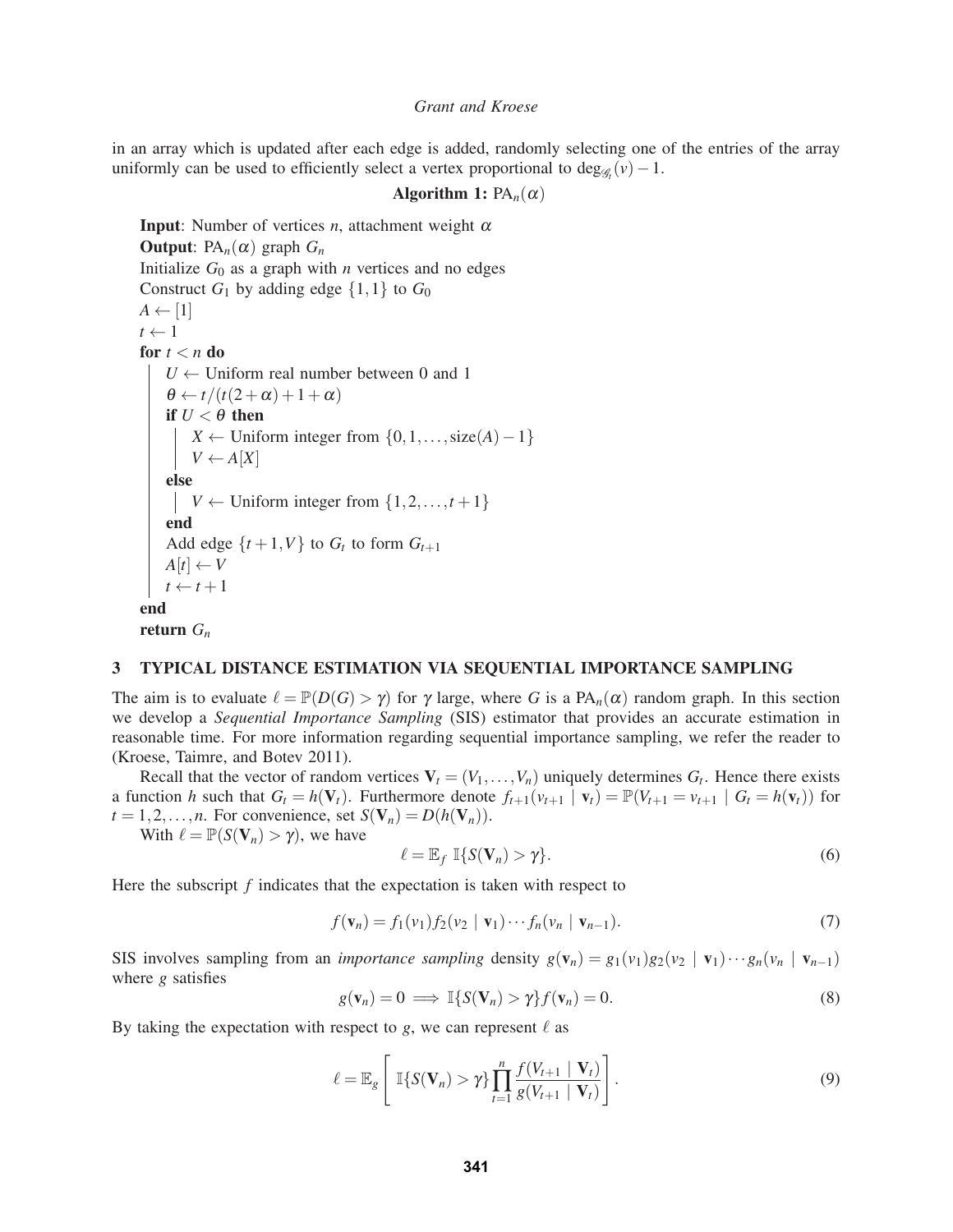Assume it is easy to simulate from  $g_1(v_1)$  to find  $V_1$ , and then simulate from  $g_2(v_2 | v_1)$  to find  $V_2$  and so on, until we have  $V_n$  from  $g(v_n)$ . As the nominal pdf *f* has conditionals  $f_t(v_t | v_{t-1})$  that are easy to evaluate, we arrive at the following unbiased SIS estimator:

$$
\hat{\ell} = \frac{1}{N} \sum_{i=1}^{N} \mathbb{I} \{ S(\mathbf{V}_n^{(i)}) > \gamma \} \prod_{t=1}^{n} \frac{f_{t+1}(V_{t+1}^{(i)} \mid \mathbf{V}_t^{(i)})}{g_{t+1}(V_{t+1}^{(i)} \mid \mathbf{V}_t^{(i)})},
$$
(10)

where  $V_1^{(1)}, \ldots, V_1^{(N)}$  are independent samples from  $g_1$  and  $V_t^{(1)}, \ldots, V_t^{(N)}$  are independent samples from the respective conditional densities  $g_t(\cdot | V_{t-1}^{(1)}), \ldots, g_t(\cdot | V_{t-1}^{(N)})$ .

The remaining problem is to select  $g_1, g_2, \ldots, g_n$  such that the variance of the estimator is minimized. We propose the following family of importance sampling densities:

$$
g_{t+1}(v_{t+1} | \mathbf{v}_t) \propto \left(\deg_{G_t}(v_{t+1}) + \alpha + \delta_{v_{t+1},t+1}\right) \times \max\{1, D_{G_t}(v_{t+1})^p\},\tag{11}
$$

where  $p \ge 0$  is a parameter of the density and  $G_t = h(\mathbf{v}_t)$ . Essentially this density means that for each new edge added to the graph, it is more likely that the edge will be incident with a vertex that has high distance from other vertices. Equation 3 shows that this will produce graphs with higher typical distance, therefore sampling from *g* means the event  $D(G) > \gamma$  is more likely to occur. For  $p = 0$  the estimator is identical to crude Monte Carlo (CMC), which will be useful in analysing the performance of the estimator.

#### 3.1 Efficient Typical Distance Evaluation

The importance sampling density defined in (11) requires an expensive Typical Distance calculation to find  $D_{G_t}(v)$  for every vertex *v* at each time *t*. A naive implementation of the estimator would find the Typical Distance using a *breadth first search* (BFS) from each vertex. Here BFS requires  $O(n)$  time and there are at most *n* vertices, so evaluating the Typical Distance takes  $O(n^2)$  time. The Typical Distance would need to be found before evaluating  $g_{t+1}(v_{t+1} | v_t)$  at each stage, hence it must be computed *n* times. Thus a naive implementation would take  $O(n^3)$  time to execute.

Compare this against CMC, which only requires a single Typical Distance calculation after all edges are added. So CMC requires  $O(n^2)$  time, which shows that a naive approach to implementing the SIS estimator is inadequate. We introduce an update scheme which allows the SIS estimator to avoid redundant calculations and achieve  $O(n^2)$  time.

The update scheme works as follows. A vector c tracks the component of each vertex and a vector **b** maintains the value of  $D_{G_r}(v)$  for all vertices *v*. The two vectors are initialized to  $c_v = v$  and  $b_v = 0$ . If  $c_v = c_u$  then vertex *v* and *u* are in the same component. Say an edge  $\{u, w\}$  is added to  $G_t$ , with  $u \leq w$ . It is clear that  $\mathcal{C}_G(w)$  contains only *w* for the preferential attachment model defined in Section 2. Hence, by Lemma 1, the value of  $b_w$  is updated to

$$
b_w \leftarrow \frac{|\mathscr{C}_{G_t}(u)|(1+b_u)}{|\mathscr{C}_{G_t}(u)|+1}
$$

and for all *v* such that  $c_v = c_u$ , we set

$$
b_{\nu} \leftarrow \frac{|\mathscr{C}_{G_{t}}(u)|}{|\mathscr{C}_{G_{t}}(u)|+1} b_{\nu} + \frac{1}{|\mathscr{C}_{G_{t}}(u)|+1} (1+d_{G_{t}}(\nu, u)).
$$

Note that we use **c** to determine  $\mathcal{C}_{G_t}(v)$  and  $|\mathcal{C}_{G_t}(v)|$  in the above equations. Furthermore,  $d_{G_t}(v, u)$  can be evaluated for all necessary  $\nu$  in a single breadth first search. After updating the **b** vector, **c** is updated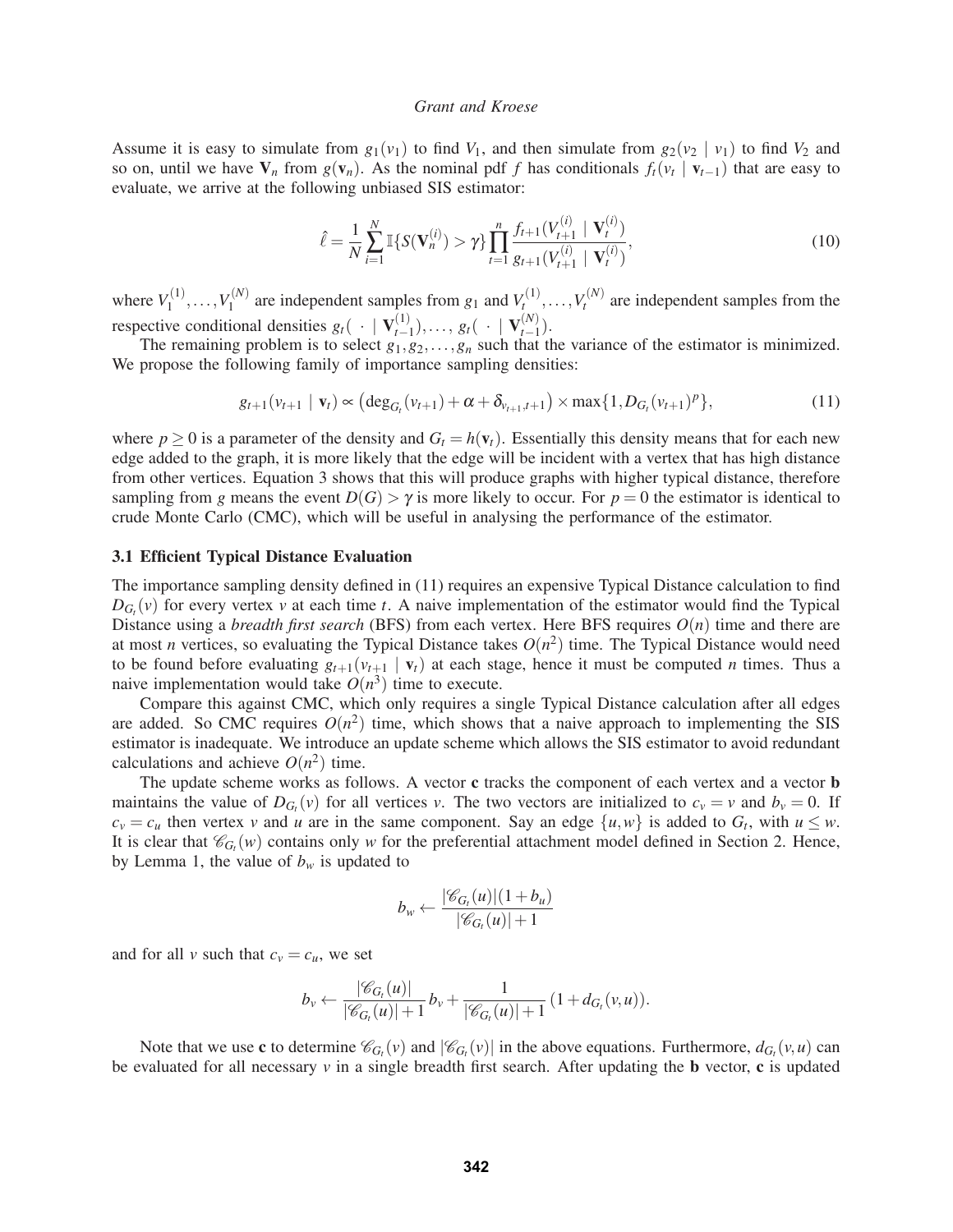by setting  $c^* \leftarrow \min\{c_u, c_w\}$  and then  $c_v \leftarrow c^*$  for all v such that  $c_v = c_u$  or  $c_v = c_w$ . The full algorithm incorporating this update scheme is shown in Algorithm 2.

```
Algorithm 2: SIS estimator for \mathbb{P}(D(G) > \gamma)
```
**Input**: Number of vertices *n*, parameter  $\alpha$ , parameter *p*, threshold γ **Output:** Estimate of  $\mathbb{P}(D(G) > \gamma)$  for *G* in PA<sub>n</sub>( $\alpha$ )  $W \leftarrow 0$ for  $i = 1$  *to*  $N$  do Construct  $G_0$  as a graph with *n* vertices  $w = 1$  $\mathbf{b} \leftarrow \mathbf{0}$ for  $j = 1$  *to n* do  $c_j = j$ end for  $t = 0$  *to*  $n - 1$  do *V<sub>t</sub>* ← vertex chosen randomly with density  $g_{t+1}(v | V_t)$  $w \leftarrow w \times \frac{f_{t+1}(V_{t+1} \mid \mathbf{V}_t)}{g_{t+1}(V_{t+1} \mid \mathbf{V}_t)}$ Construct  $G_{t+1}$  by adding edge  $\{t+1, V\}$  to  $G_t$  to make  $G_{t+1}$ UpdateVector( $\mathbf{c}, \mathbf{b}, G_{t+1}, V, t+1$ ) end if  $\left(\sum_{j=1}^n b_j\right)/n > \gamma$  then  $W \leftarrow W + w$ end end return *W*/*N*

# Algorithm 3: UpdateVector

**Input:** Component vector **c**, Typical Distance vector **b**, graph  $\mathscr G$ , vertex *u*, vertex *w* (assume  $u < w$ ) Output: Updated vectors c and b.

```
m \leftarrow number of elements of c with c_v = c_ub_w \leftarrow \frac{m}{m+1}(1+b_u)\Delta \leftarrow result from BFS starting at u (so \Delta_v = d_t(u, v))
for v in \{ j | c_j = c_u \} do
      b_v \leftarrow \frac{m}{m+1} b_v + \frac{1}{m+1} (1 + \Delta_v)end
c_w = c_u
```
The asymptotic time complexity of the SIS estimator with this update scheme in on par with CMC. **Proposition 1** Algorithm 2 has asymptotic time complexity  $O(n^2)$ , where *n* is the number of vertices in the random graph.

*Proof.* There are *n* iterations for a  $PA_n(\alpha)$  random graph. At each iteration the vertex  $V_t$  must be selected and vectors **b** and **c** must be updated. The subroutine for choosing  $V_t$  in Algorithm 2 loops over vertices 1,...,*t*. As  $t \leq n$ , this subroutine is  $O(n)$ . Within the same iteration we perform single BFS which takes  $O(n)$  time. Counting the size of the components from c and then updating every element of **b** and c requires two separate loops over both vectors, and hence requires  $O(n)$  time. As all other operations are not dependent on *n*, the full algorithm requires  $O(n(n+n+n)) = O(n^2)$  time to run.  $\Box$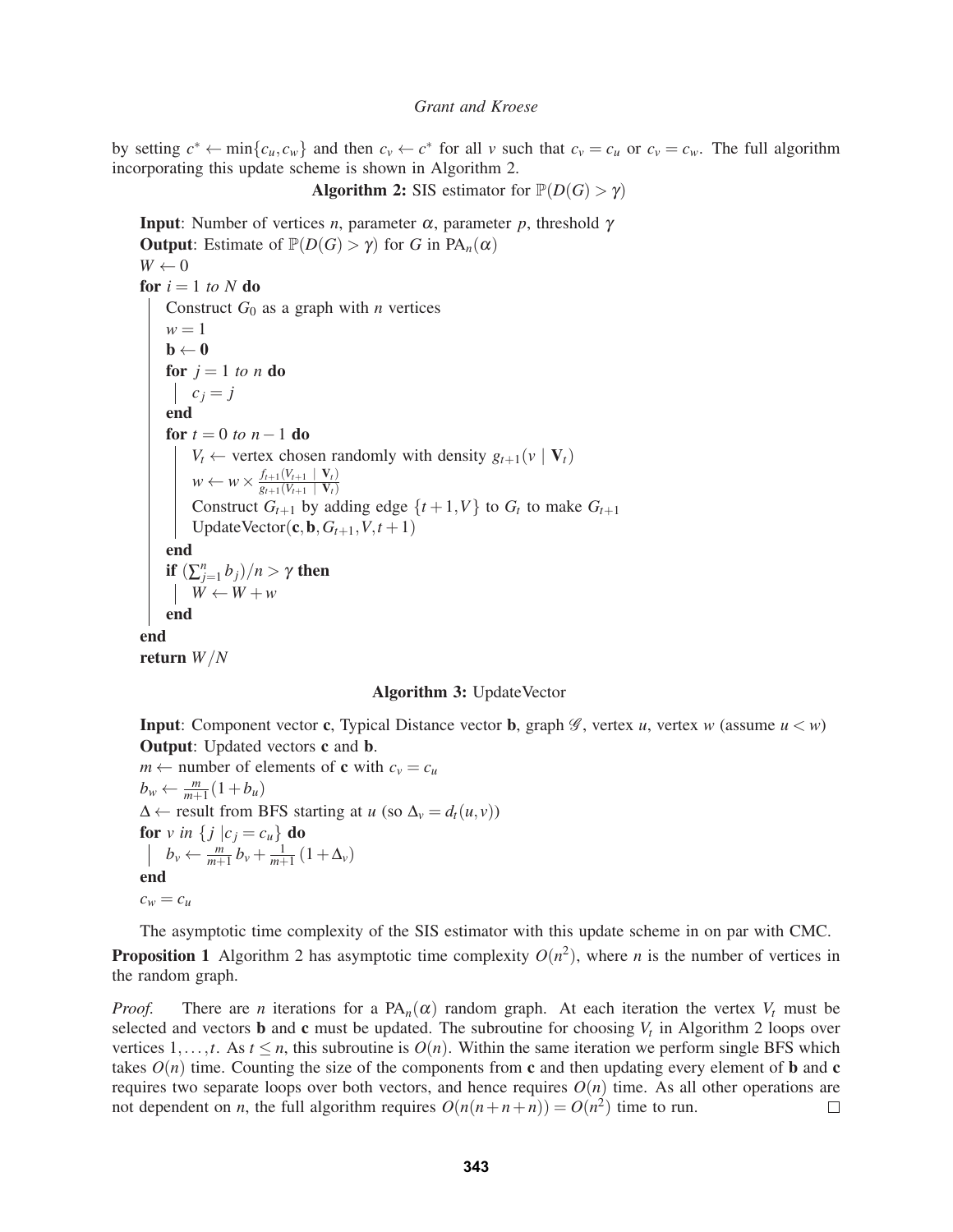### 4 NUMERICAL RESULTS

Tables 1 through 4 demonstrate the performance of the estimator. Here *N* is the number of graphs generated per estimate. To combine the relative error and time results, we record the empirical *efficiency* of each estimator (Handscomb and Hammersley 1964), defined as

Efficiency
$$
(\hat{\ell}) = \frac{s_{\hat{\ell}}^2 \mathrm{T}_{\hat{\ell}}}{s_{\hat{\ell}}^2 \mathrm{T}_{\hat{\ell}}},\tag{12}
$$

where  $\hat{\ell}$  is the estimator of interest,  $\hat{c}$  is the crude Monte Carlo estimator for the same quantity, *s* is the standard error of the estimator and T is the average time required per estimate. It is clear from Table 1 that the estimator outperforms CMC for appropriate parameter selection. Setting the parameter *p* too high causes the estimator to increase in variance, as seen in Table 1. For the problem described in Table 1 the optimal value for *p* appears to be between 1.2 and 2.0. Finding the optimal value can be done through a pilot run with fewer samples. Empirical tests show that the estimator is stable, so increasing the number of runs by a factor of *K* reduces the relative error by a factor of  $\sqrt{K}$ . Prior to running the trials for Table 2, 3 and 4, pilot runs showed that  $p = 1$  was a reasonable choice for all three cases.

Table 1: Results for  $n = 50$ ,  $\alpha = 0$ ,  $N = 10^7$ ,  $\gamma = 6.0$ .

|                                                              | $\begin{array}{cccccc} 0 & 0.4 & 0.8 & 1.2 & 1.6 & 2.0 \end{array}$ |  |            | $\overline{\phantom{a}}$ CMC |
|--------------------------------------------------------------|---------------------------------------------------------------------|--|------------|------------------------------|
|                                                              | Mean   1.80e-6 1.28e-6 1.34e-6 1.31e-6 1.30e-6 1.45e-6   1.40e-6    |  |            |                              |
| Relative Error   0.236 0.085 0.065 0.048 0.037 0.111   0.267 |                                                                     |  |            |                              |
| Time (seconds) 14325 13159 13201 13778 13531 14507 13735     |                                                                     |  |            |                              |
| Efficiency 0.75 12.25 19.33 35.08                            |                                                                     |  | 60.15 5.19 | 1.00                         |

Table 2: Results for  $n = 25$ ,  $\alpha = 0$ ,  $N = 10^7$ . For SIS,  $p = 1$ .

| $\gamma$ | Method     | Estimate  | Relative | Time      | Efficiency |
|----------|------------|-----------|----------|-----------|------------|
|          |            |           | Error    | (seconds) |            |
| 4.50     | <b>CMC</b> | $5.02e-5$ | 0.045    | 4202      | 1.00       |
|          | <b>SIS</b> | 4.98e-5   | 0.010    | 3812      | 22.28      |
| 4.75     | <b>CMC</b> | $6.60e-6$ | 0.123    | 3135      | 1.00       |
|          | <b>SIS</b> | 6.88e-6   | 0.022    | 3326      | 28.108     |
| 5.00     | <b>CMC</b> | 5.00e-7   | 0.447    | 3110      | 1.00       |
|          | <b>SIS</b> | $9.00e-7$ | 0.052    | 3685      | 19.20      |

Table 3: Results for  $n = 25$ ,  $\alpha = -0.75$ ,  $N = 10^7$ . For SIS,  $p = 1$ .

| $\gamma$ | Method     | Estimate  | Relative | Time      | Efficiency |
|----------|------------|-----------|----------|-----------|------------|
|          |            |           | Error    | (seconds) |            |
| 3.75     | <b>CMC</b> | 4.77e-5   | 0.046    | 4493      | 1.00       |
|          | <b>SIS</b> | $4.18e-5$ | 0.013    | 3922      | 18.43      |
| 4.00     | <b>CMC</b> | $4.40e-6$ | 0.150    | 4117      | 1.00       |
|          | <b>SIS</b> | $4.43e-6$ | 0.031    | 3596      | 26.44      |
| 4.25     | <b>CMC</b> | $6.00e-7$ | 0.408    | 3140      | 1.00       |
|          | <b>SIS</b> | 4.07e-7   | 0.079    | 3972      | 45.23      |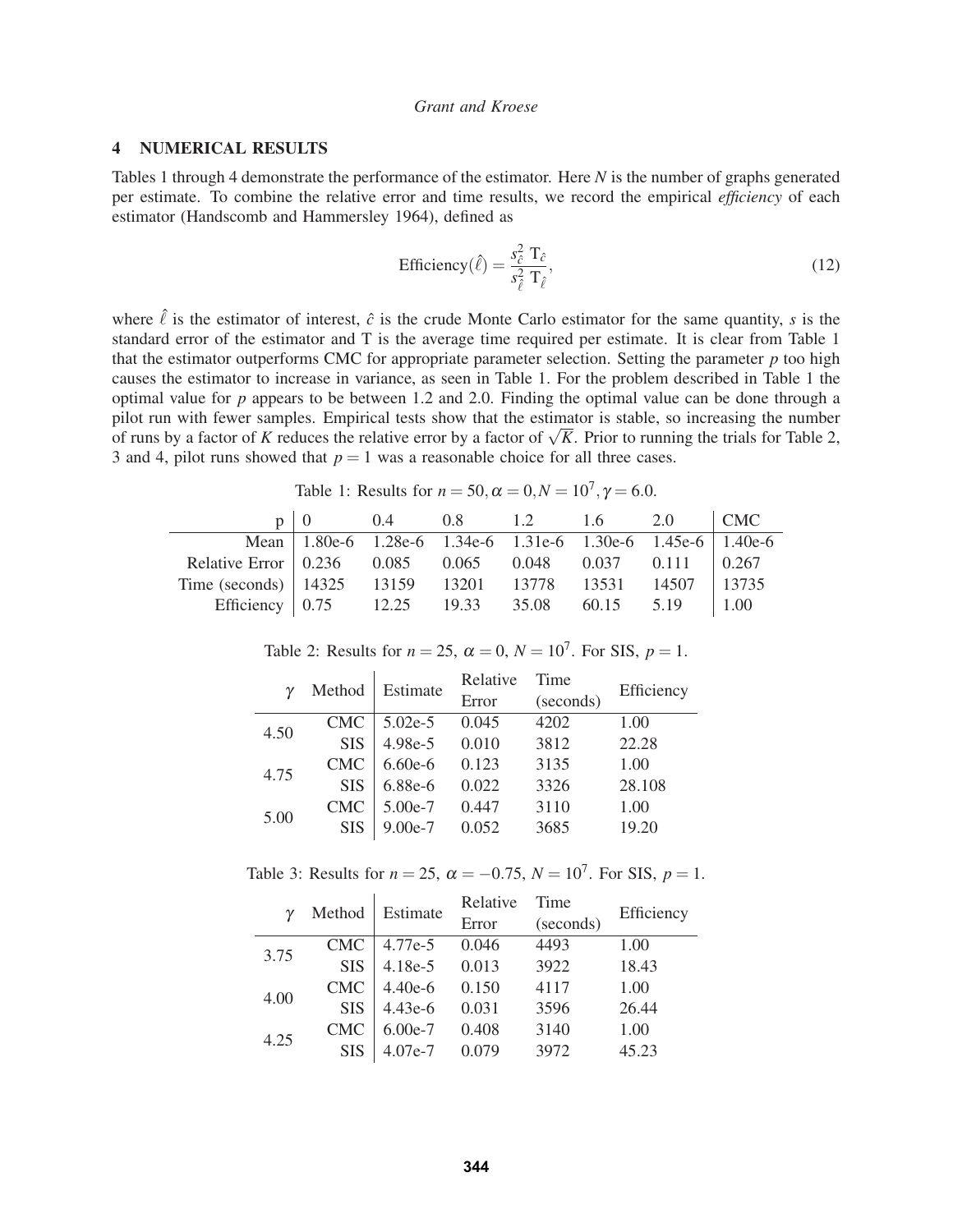|      | Method     | Estimate  | Relative | Time      | Efficiency |
|------|------------|-----------|----------|-----------|------------|
|      |            |           | Error    | (seconds) |            |
| 5.00 | <b>CMC</b> | $5.15e-5$ | 0.044    | 3172      | 1.0        |
|      | <b>SIS</b> | $5.06e-5$ | 0.009    | 3406      | 19.49      |
| 5.25 | <b>CMC</b> | $9.50e-6$ | 0.102    | 2559      | 1.0        |
|      | <b>SIS</b> | 7.96e-6   | 0.022    | 3118      | 26.11      |
| 5.50 | <b>CMC</b> | $1.30e-6$ | 0.277    | 2527      | 1.0        |
|      | <b>SIS</b> | $1.19e-6$ | 0.052    | 3157      | 26.82      |

Table 4: Results for  $n = 25$ ,  $\alpha = 3$ ,  $N = 10^7$ . For SIS,  $p = 1$ .

Finally, we see in Figure 2 that the use of an update scheme is essential for ensuring the SIS estimator is viable for large *n*.



Figure 2: Time required for each algorithm to complete. Here  $\alpha = 0$ ,  $N = 10000$ . Naive SIS is the implementation of the SIS algorithm described at the start of Section 3.1.

#### 5 CONCLUSION

Here we have provided an efficient estimator for the probability that the Typical Distance between two nodes is high in a preferential attachment random graph. By using SIS with a simple update mechanism we get an  $O(n^2)$  estimator which is substantially more efficient than CMC. For CMC to achieve the same relative error as SIS on graphs of fifty vertices, it would require at least fifty times as many samples.

Future work includes finding an estimator to handle preferential attachment models which permit multiple edges to be added at each time step. In addition, combining the SIS estimator with splitting to create a sequential importance resampling estimator would further enhance the estimator, assuming that the extra calculations do not slow the algorithm down considerably.